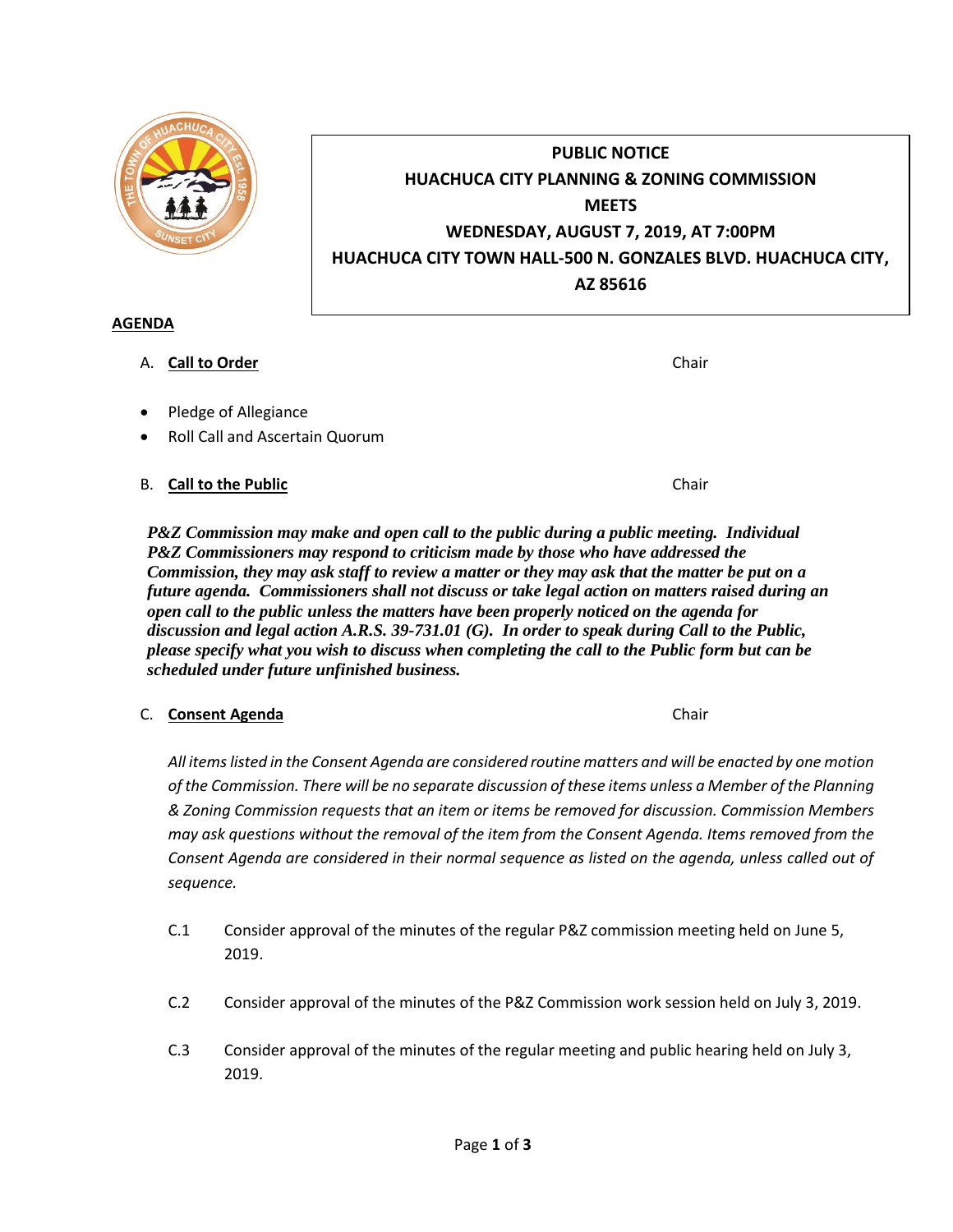#### Page **2** of **3**

#### D. **Zoning Administrator Report Coning Administrator Report** 2001 **Zoning Administrator**

#### E. **Unfinished Business before the Commission** Chair

*Public comment will be taken at the beginning of each agenda item, after the subject has been announced by the Chair and explained by staff. Any citizen who wishes, may speak one time for five minutes on each agenda item before or after Committee discussion. Questions from Committee Members, however, may be directed to staff or a member of the public through the Chair at any time.*

E.1 Discussion and/ or action: [Chair Chavez]: Allowable uses in the business districts

### F. **New Business before the Commission** Chair

*Public comment will be taken at the beginning of each agenda item, after the subject has been announced by the Chair and explained by staff. Any citizen who wishes, may speak one time for five minutes on each agenda item before or after Committee discussion. Questions from Committee Members, however, may be directed to staff or a member of the public through the Chair at any time.*

### F.1 None

- G. Reports of Current Events by Committee Members
- H. Items to be placed on future agendas
- I. Adjournment

### Posted on 8-6-19 at the following locations:

| <b>Town Hall Bulletin Board</b> | <b>Town Hall Lobby</b>       | <b>Town Website</b>                    |
|---------------------------------|------------------------------|----------------------------------------|
| 500 N. Gonzales Blvd.           | 500 N. Gonzales Blvd.        | https://huachucacityaz.gov             |
| Huachuca City, AZ 85616         | Huachuca City, AZ 85616      |                                        |
| Huachuca City U.S. Post Office  | <b>Huachuca City Library</b> | <b>Huachuca City Police Department</b> |
| 690 N. Gonzales Blvd.           | 506 N. Gonzales Blvd.        | 500 N. Gonzales Blvd.                  |
| Huachuca City, AZ 85616         | Huachuca City, AZ 85616      | Huachuca City, AZ 85616                |

# *Janine Collins*

### Janine Collins, Town Clerk

Note: This meeting is open to the public. All interested people are welcome to attend. A copy of agenda background material provided to the Councilmembers, with the exception of material relating to possible executive session, are available for public inspection at the Town Clerk's Office, 500 N. Gonzales Blvd., Huachuca City, AZ 85616, Monday through Friday from 8:00 a.m. to 5:00 p.m. or online at www.huachucacityaz.gov